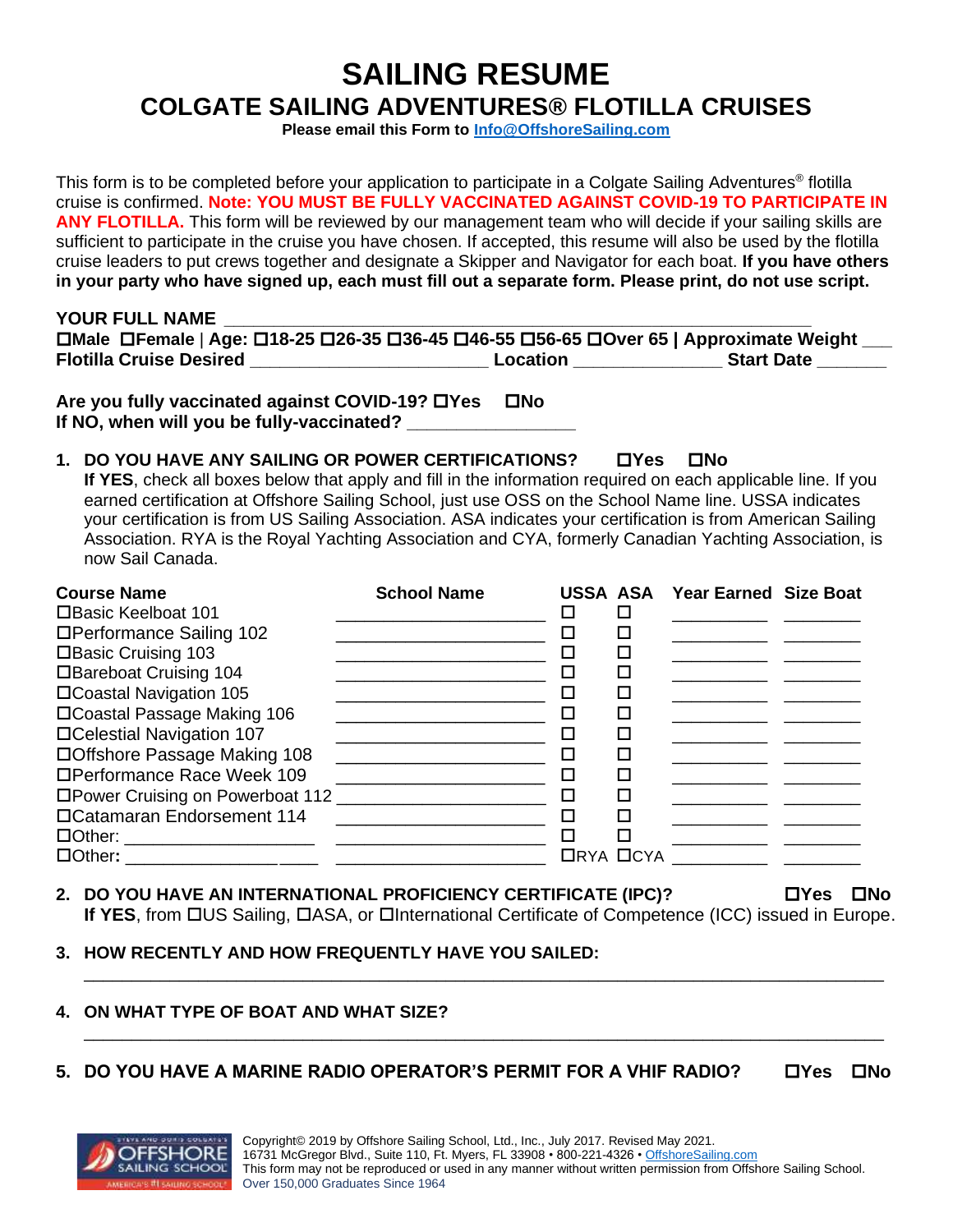# **6. HAVE YOU SAILED ON A COLGATE SAILING ADVENTURES® FLOTILLA CRUISE BEFORE?**

**Yes No If Yes**, list the year, location, and your role aboard for the last four you participated in.

| Year | Location | □Skipper □Navigator □Crew □Catamaran □Monohull |  |
|------|----------|------------------------------------------------|--|
| Year | Location | □Skipper □Navigator □Crew □Catamaran □Monohull |  |
| Year | Location | □Skipper □Navigator □Crew □Catamaran □Monohull |  |

#### **7. HAVE YOU BAREBOAT CHARTERED ON YOUR OWN OR WITH OTHERS IN THE PAST?**

**Yes No If Yes**, list the year, location, and your role aboard for the last four you participated in.

| Year | Location | □Skipper □Navigator □Crew □Catamaran □Monohull |  |
|------|----------|------------------------------------------------|--|
| Year | Location | □Skipper □Navigator □Crew □Catamaran □Monohull |  |
| Year | Location | □Skipper □Navigator □Crew □Catamaran □Monohull |  |

#### **8. WHICH POSITION(S) ARE YOU MOST COMFORTABLE DOING ON A SAILBOAT? Check all that apply.** OCaptain OSkippering ONavigating OSteering OCrewing OPassenger

# **9. WHICH TYPE AND SIZE BOATS HAVE YOU SAILED ON MOST? Check all that apply.**

#### $\Box$ Dinghy (14' or under)

Small catamaran like Hobie Cat

DDaysailer: Dunder 20' 020-25' 026-30'

 $\Box$ Monohull cruising boat  $\Box$ under 30'  $\Box$ 31-35'  $\Box$ 36-45'  $\Box$ 46-59'  $\Box$ 50' or over

 $\Box$ Catamaran cruising boat  $\Box$ under 30'  $\Box$ 31-35'  $\Box$ 36-45'  $\Box$ 46-59'  $\Box$ 50' or over

Powerboats under 30' 31-35' 36-45' 46-59' 50' or over

# **10. WHICH OF THESE SKILLS ARE YOU MOST COMFORTABLE DOING ABOARD? Check all that apply.**

 $\square$ Steering/helming  $\square$ On all points of sail and  $\square$ In heavy seas

 $\Box$ Using a GPS to plot a course and  $\Box$ Reading and using nautical charts to plot your course

 $\Box$ Picking up mooring balls while on the helm and  $\Box$ Assisting as crew to pick up mooring balls

Docking a boat alongside in varied wind conditions and directions as helmsperson

Docking a boat stern to or bow in (Mediterranean mooring) as helmsperson

 $\Box$ Anchoring a boat as helmsperson  $\Box$ In windy conditions  $\Box$ In crowded harbors

 $\Box$ Knowing when and how to reef the main and reduce sail area  $\Box$ As helmsperson  $\Box$ As crew

 $\Box$ Maneuvering under power as helmsperson  $\Box$ In windy conditions  $\Box$ In crowded harbors

 $\Box$ Assisting as crew, handling and cleating lines  $\Box$ Docking alongside  $\Box$ Med-mooring  $\Box$ Anchoring Understanding and using the Rules of the Road (Col Regs) to avoid potential collisions with sailboats under sail, sailboats under power, power boats and commercial vessels in channels and open waters, vessels under tow and other situations

# **11. WOULD YOU LIKE TO BE SKIPPER OR NAVIGATOR ON THIS FLOTILLA CRUISE? Yes No**

Based on the information provided on this form, the cruise leader will designate a Skipper and Navigator on each boat in the flotilla when putting the crews together.

# **12. PLEASE ANSWER THE FOLLOWING QUESTIONS IF YOU DO NOT HAVE ANY CERTIFICATIONS.**

- A. Is the port side of the boat on your  $\Box$ right or  $\Box$  left side as you face forward?
- B. Check each box if you can tie that knot:  $\square$  bowline  $\square$  clove hitch  $\square$  stopper knot?
- C. A tack is a  $\Box$  corner of a sail  $\Box$  maneuver when sailing upwind  $\Box$  side of the boat opposite the boom?
- D. Have you ever reefed a mainsail?  $\Box$  Yes  $\Box$  No
- E. When reefing, are you  $\Box$ aground  $\Box$ reducing sail area
- F. If the leeward jib telltale is fluttering, do you  $\Box$  trim the sail or  $\Box$  ease the sail?
- G. A wind shift towards the bow is called a  $\Box$ header  $\Box$ lift  $\Box$ tack?
- H. When you enter a harbor in U.S. waters should the green buoy be to your  $\Box$ right or  $\Box$ left?
- I. Which of these are the five points of sail:  $\square$ Downwind  $\square$ Aft of abaft  $\square$ Closehauled  $\square$ Upwind  $\Box$ Close reach  $\Box$ Tight reach  $\Box$ A run  $\Box$ Beam reach
- J. If your course heading is 225° are you sailing  $\Box$  north  $\Box$  northeast  $\Box$  west  $\Box$  northwest  $\Box$  south **□**southwest □east □southeast?